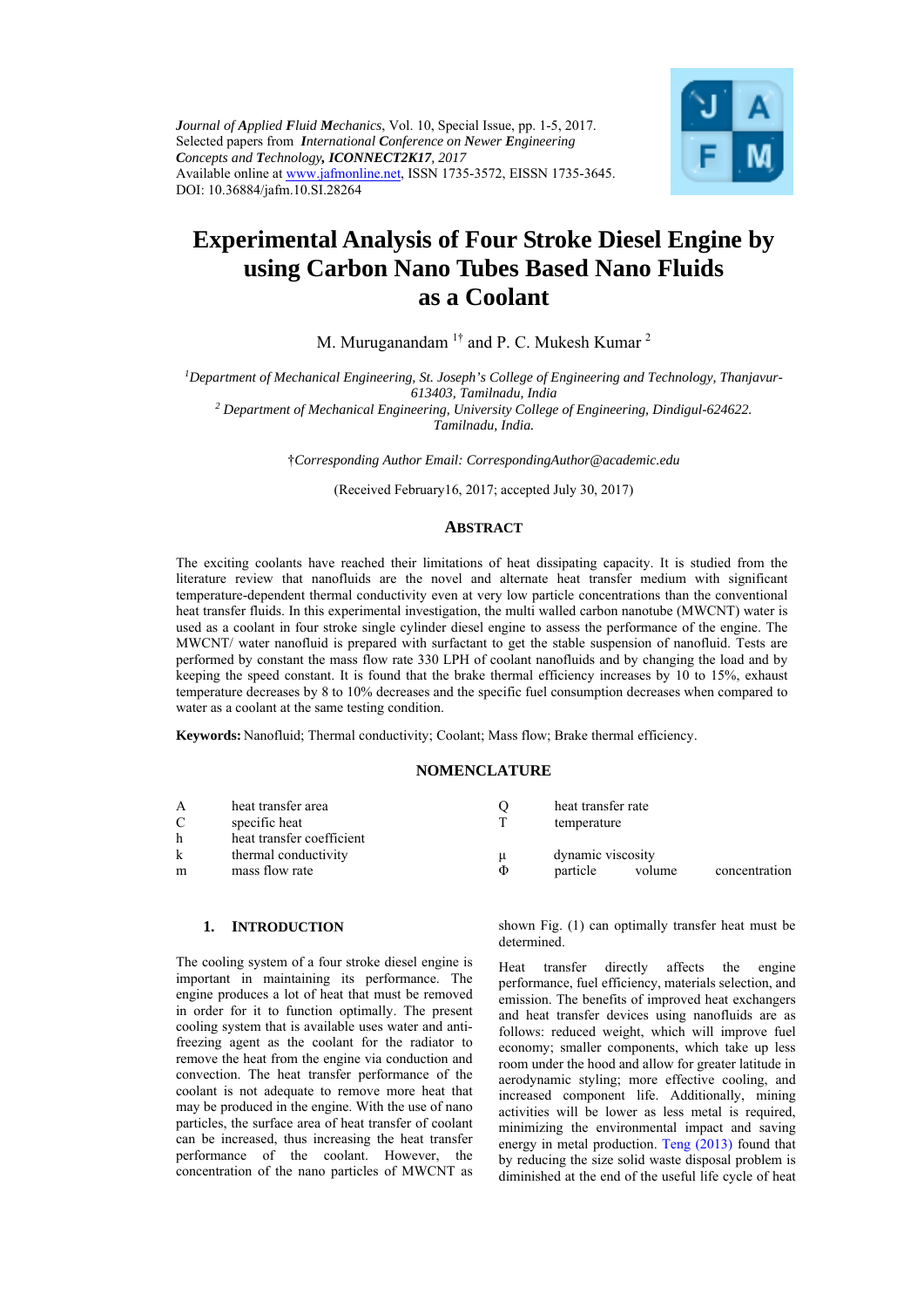transfer systems. Saidura (201) presented that nano coolant of MWCNT has a higher heat exchange capacity and efficiency than EG/W. Thermal conductivity of nano fluids with MWCNT can be increased up to 150%. Several studies have been reported on the thermo-physical properties of CNT based nanofluids and show a considerable effect compared to the base fluid, as reviewed by Philip and Shima (2012). This enhancement is mainly governed by the volume fraction in nano tubes and the temperature. Ding *(2006)* found that thermal conductivity of CNT based nanofluid increases significantly with the temperature by 15% at 20°C,  $30\%$  at  $25^{\circ}$ C and by  $79\%$  at  $40^{\circ}$  C at the same volume fraction. Meng (2012) showed that the relative thermal conductivity of CNT based nanofluid is independent of temperature for temperature range from 15 to 55°C. These results are consistent with those found by Yu *(2003)* and Chen (2008). The effect of surfactant, aspect ratio of nanotubes, and the presence of nano clusters on thermal conductivity of CNT nanofluids were also investigated by Wen (2004), Assael (2005), Yand (2006), Garg (2009), Nasiri (2011) and Phuoc  $(2011)$ 

The nano particles used in nanofluids are usually metals, oxides, carbides or carbon nano tubes as shown by Hassani (2015). Recent studies show that a radiator that is able to withstand higher thermal load could reduce the size of the radiator by approximately30%. Furthermore Peyghambarzadeh (2013) identified, the drag force, fuel pumping and fan power could be reduced as well, resulting in 10% fuel savings. Elias *(2014)* studied the thermosphysical properties of Al2O3 nano particles suspended in car radiator coolant and found that the maximum enhancement of the nanofluid was 8.3% with the use of 1% concentration of nano particles at 50°C. Raja (2013) investigated the performance of alumina water at different ranges of nano particles volume fractions. They concluded that the maximum heat transfer enhancement of heat transfer coefficient was 25% at 2 vol. % of alumina nano particles.



**Fig. 1. SEM micrograph of MWCNT.**

## **2. PREPARATION OF MWCNT/ WATER NANOFLUID**

Preparation of Nano fluids is the first foot-step to the experimental studies of Nano fluids as pointed by Godson (2010). The two primary methods to prepare Nano fluids are single-step preparation process and the two-step preparation process. The one- step technique simultaneously makes and disperses the nanoparticles directly into a base fluid. This technique ensures stable dispersion and no agglomeration. In the two-step technique nanoparticles are produced by one of the physical or chemical synthesis techniques and proceed to disperse them into a base fluid. In the investigation by Hwang (2007), nano fluids were prepared by using Multi walled Carbon Nano Tube (MWCNT) with Distilled water, as base fluids at the volume concentration of 0.1% and with adding Sodium dodecyle butane sulfonate (SDBS) stabilizing agent. Two-step preparation process was used to prepare above nanofluids. In the study of Hiemenz (1986) and Prasher (2006), the required amount of base fluid was first poured into 1 liter glass bottle and mixed with MWCNT of 1%vol. concentration and the suspensions were dispersed using a magnetic stirrer. The homogeneous solutions were obtained after magnetic stirring as shown in Fig.2.

The magnetic stirrer employs a rotating magnetic field which stirs the magnetic pellet immersed in a fluid thus allowing it to spin very quickly which in turn enabling the even dispersion of the particles and ultrasonic vibrator (Toshiba, India) generating ultrasonic pulses of 40W at  $36 \pm 3$  kHz also ensures dispersion of particles in the fluid.



**Fig. 2. Magnetic stirrer.** 

Sonication is a process in which sound waves are used to agitate particles in solution. Such disruptions can be used to mix solutions, speed the dissolution of a solid into a liquid (like sugar into water), and remove dissolved gas from liquids. To get a uniform dispersion and stable suspension which determine the final properties of nanofluids, the nanofluids are kept under ultrasonic bath (Fig.3) continuously for 3 hour with maintained at  $40^{\circ}$  C.

#### **3. EXPERIMENTAL SETUP**

Figure4 shows the schematic photograph of experimental set up. The set up is four stroke diesel engines with alternator generator. This is consists of storage vessels with valve to control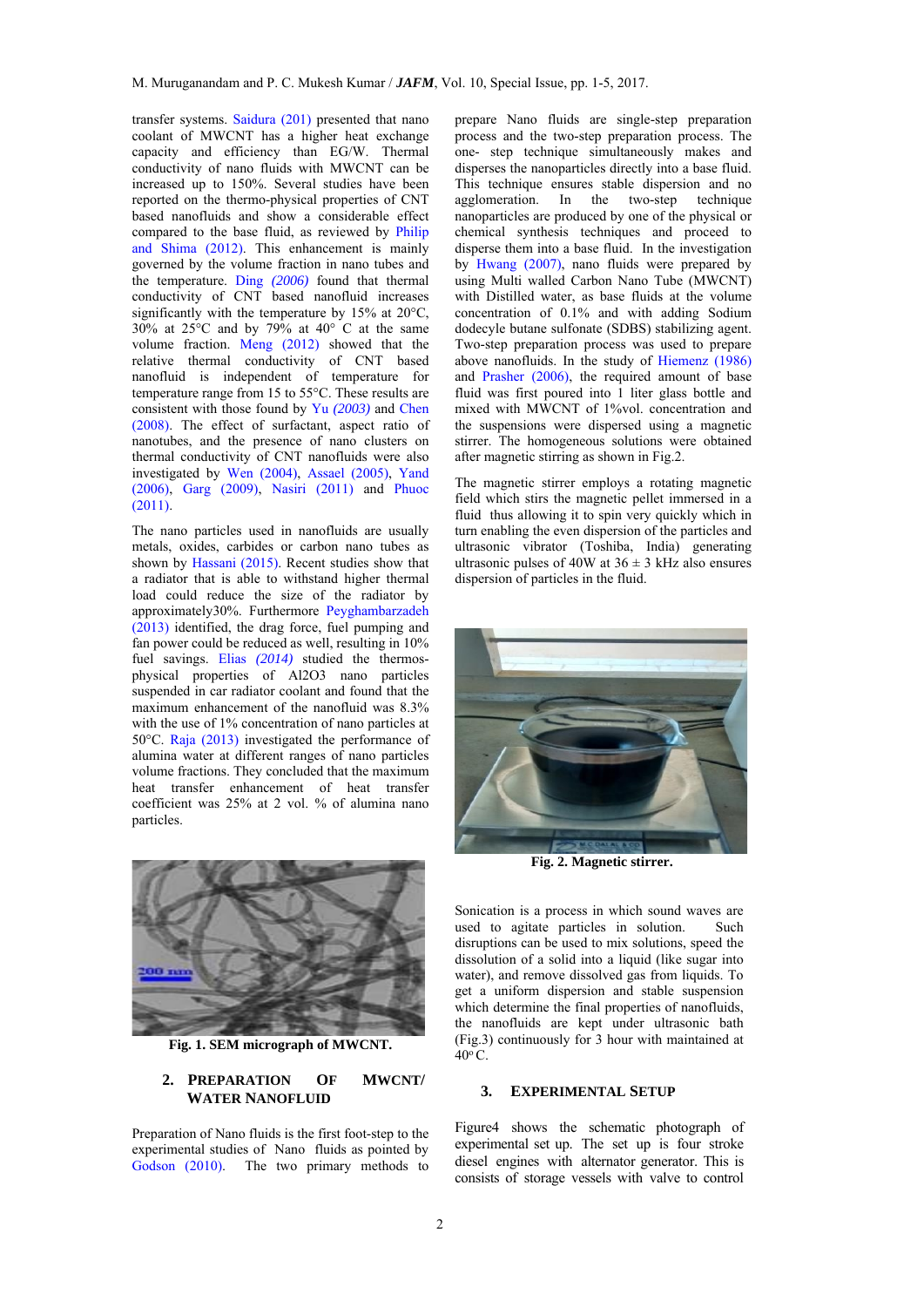the flow on tube, magnet pump, flow meter, car radiator, connected with plastic hose. The engine cooling water inlet  $(T_{in})$  and hot water outlet (Tout) is connected with car radiator. Hot water Inlet and cold water out let of the radiator temperatures measure with help of thermocouple. The output of radiator cooling water is store in the reservoir with help of magnet pump. The dimensions of from the test section are: the engine four stroke (Kirloskar) 5 HP, connected Tube inner diameter(d<sub>i</sub>)12.7mm, outer diameter(do)13mm, magnet pump is (330 LPH),with Maruthi 800 car radiator.



**Fig. 3. Ultrasonic bath.** 



**Fig. 4. Experimental set-up Photograph.** 

# **3.1 Experimental Procedure**

Water is circulated to test the leakage, the function of thermocouples, U tube manometer and thermostat checked. Cold water is allowed to cooling water jacket and the pump is switched on continuous water Circulation. Know engine is started with maximum speed of 1500rpm no load conditions .The corresponding temperature are recorded with help of thermocouples. Similarly nanofluids at 0.1% volume concentration are circulated through the engine water jacket. Flow rate of water and nanofluids is kept constant ((330 LPH) and flow rate on tube side. The temperatures are measured during before attaining the steady state. After half an hour constant temperature is maintained at 39°C. After that varying different load conditions like No load, 500W. 1000W, 1500W, 2000W. The thermal conductivity of MWCNT measured respectively.

## **3.2 Estimation of Nanofluid Thermo-Physical Properties**

Thermo physical properties of nanofluids: effect of nano particle volume fraction and temperature the linear dependence of thermal conductivity enhancement of nanofluids can be simply related to nano particle volume fraction by the following empirical-model developed by Prasher (2006)

$$
\frac{k_{nf}}{k_{bf}} = 1 + C_k \phi.
$$
 (1)

Where Ck is thermal conductivity enhancement coefficient's is here evaluated to 41, 70 and 85 at 20 °C, 30°C and 40°Crespectively.

Maxwell model (1891) was used to determine thermal conductivity of the nano fluid:

$$
K_{\text{eff}} = \frac{K_D + 2K_r + 2(K_D - K_r)\phi}{K_D + 2K_r - (K_D - K_r)\phi} \tag{2}
$$

Hamilton–Crosser model (1962) as expressed below was also used to measure thermal conductivity of the nanofluid:

$$
Keff = \frac{Kp(n-1)Kf - 2(n-1)\phi(Kf - Kp)}{Kp(n-1)Kf + \phi(Kf - Kp)}Kf
$$
 (3)

The model of Pak and Cho (1998) was used to be compared with the obtained experimental densities of the nanofluids using

The following equation of Xuan and Roetzel (2000) has been used to compare the experimental values of this

$$
\rho_{nf} = (1 - \phi)\rho_f + \rho_p \tag{4}
$$

study

Where, Cp is the specific heat of nanofluids, is the density of nanofluid, and  $\varnothing$  is the volume fraction of nano particles. Also  $n_f$ , f, and s refer to

$$
C p, nf = \frac{(1-\phi)\rho f c p, f + \phi \rho c p, p}{\rho n f} \dots \dots \dots \dots \tag{5}
$$

nanofluid, fluid, and solid respectively.

# **3.3 Data Processing**

Heat transfer rate from cold fluid to hot fluid can be easily calculated from the measured temperature change, flow rate and the specific heat of a fluid.

$$
Q_w = m_w C_w (T_{wo} - T_{wi}) \dots \dots \dots \dots \dots \dots \tag{6}
$$

$$
Q_n = m_n C_n (T_{no} - T_{ni}). \dots \dots \dots \dots \dots \dots \tag{7}
$$

where  $Q_w$  and  $Q_n$  are the heat transfer rates of water and with thermocouples.

Nano fluid,  $m_n$  is the mass flow rate of water,  $C_n$ is the heat capacity of nanofluid,  $T_{ni}$  and  $T_{no}$ are the temperatures of nanofluid inlet and exit of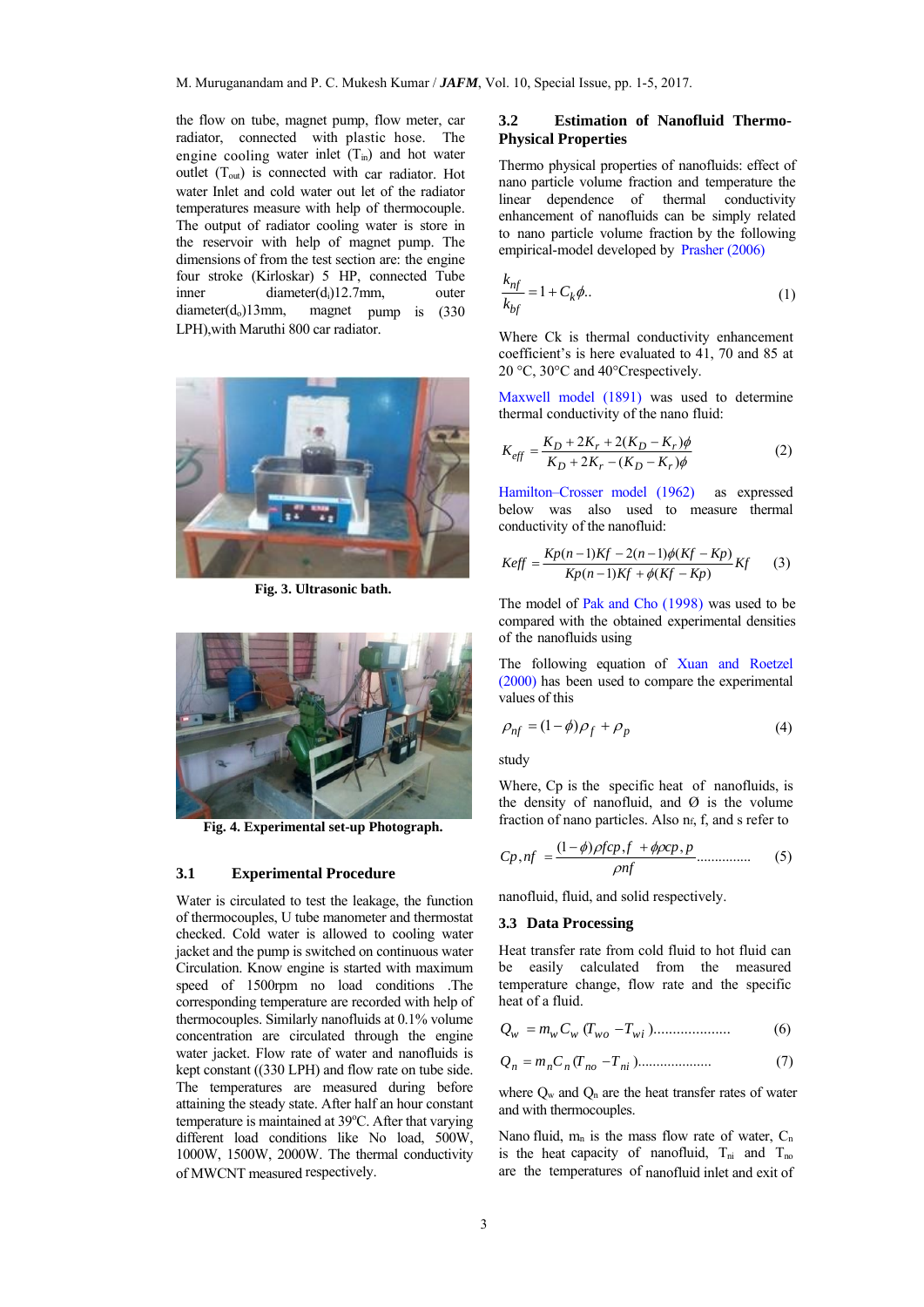the water jacket of the engine.

### **4. RESULTS AND DISCUSSION**

#### **4.1 Exhaust Temperature**

In this experimental work, when compared to water, the exhaust temperature is 10-15% decreases in nano fluid as shown in Fig.5.



**Fig. 5. Effect of load on exhaust temperature.** 

### **4.2 Specific Fuel Consumption**

Figure 6 illustrates the effect of load on specific fuel consumption. When the load increases, the specific fuel consumption is decreases for nano fluid.



## **4.3 Brake Thermal Efficiency**

Figure 7 shows the effect of load on brake thermal efficiency. The brake thermal efficiency is gradually increases for nano fluid, when compared to water.



**Fig.7 Effect of load on brake thermal efficiency.** 

#### **5. CONCLUSION**

In this paper, Experimental analysis of four stroke diesel engine handling carbon nanotube based nanofluids at 0.1% particle volume concentration were tested. The performance of nanofluids has been compared with water. Following observations were made from the investigations.

- (i) Exhaust temperature decreases by 8 to 10%.
- (ii) Specific fuel consumption decreases at high load condition
- (iii) Brake thermal efficiency gradually increases by 10 to 15% than water.

Further work is needed to observe the 0.3%, and 0.5%vol MWCNT concentrations.

#### **REFERENCES**

- Assael, M. J., I. N. Mataxa, J. Arvanitidis, D. Christophilos and C. Lioutas (2005). Thermal conductivity enhancement in aqueous suspensions of carbon multi-walled and double-walled nanotubes in the presence of two different dispersants, *Int.J. Thermo phys. 26, 647–664.*
- Chen, L., H. Xie, Y. Li and W. Yu (2008). Nanofluids containing carbon nanotubes<br>treated by mechanochemical reaction, treated by mechanochemical reaction, *Thermochim. Acta 477, 4–21.*
- Ding, Y., H. Alias, D. Wen and R. A. Williams (2006). Heat transfer of aqueous suspensions of carbon nanotubes (CNT nanofluids), *Int. J. Heat Mass Transfer 49, 240–250.*
- Elias, M. M., I. M. Mahbubul, R. Saidur, M. R. Sohel, I. M. Shahru, S. S. Khaleduzzaman and S. Sadeghipour (2014). Experimental investigation on the thermo-physical properties ofAl2O3 nanoparticles suspended in car radiator coolant, *International Communications in Heat and Mass Transfer 54, 48-53.*
- Garg, P., L. A. Jorge, C. Marsh, T. A. Carlson, D. A. Kessler and K. Annamalai (2009). An experimental study on the effect of ultrasonication on viscosity and heat transfer performance of multi-wall carbon nanotubebased aqueous nanofluids, *Int. J. Heat Mass Transfer 52, 5090–5101.*
- Godson, L., D. M. Lal and S. Wong wises (2010). Measurement of thermo physical properties of metallic nanofluids for high temperature applications, *Nanoscale and micro scale thermo physical engineering 14(3), 152-173.*
- Hamilton, R. L. and O. K. Crosser (1962). Thermal conductivity of heterogeneous two-component systems, *Ind. Eng. Chem. Fundam. 1 (3) 187– 191.*
- Hassani, S., R. Saidur, S. Mekhilef and A. Hepbasli (2015). A new correlation for predicting the thermal conductivity of nanofluids; using dimensional analysis, *International Journal of Heat and Mass Transfer 90, 121-130.*